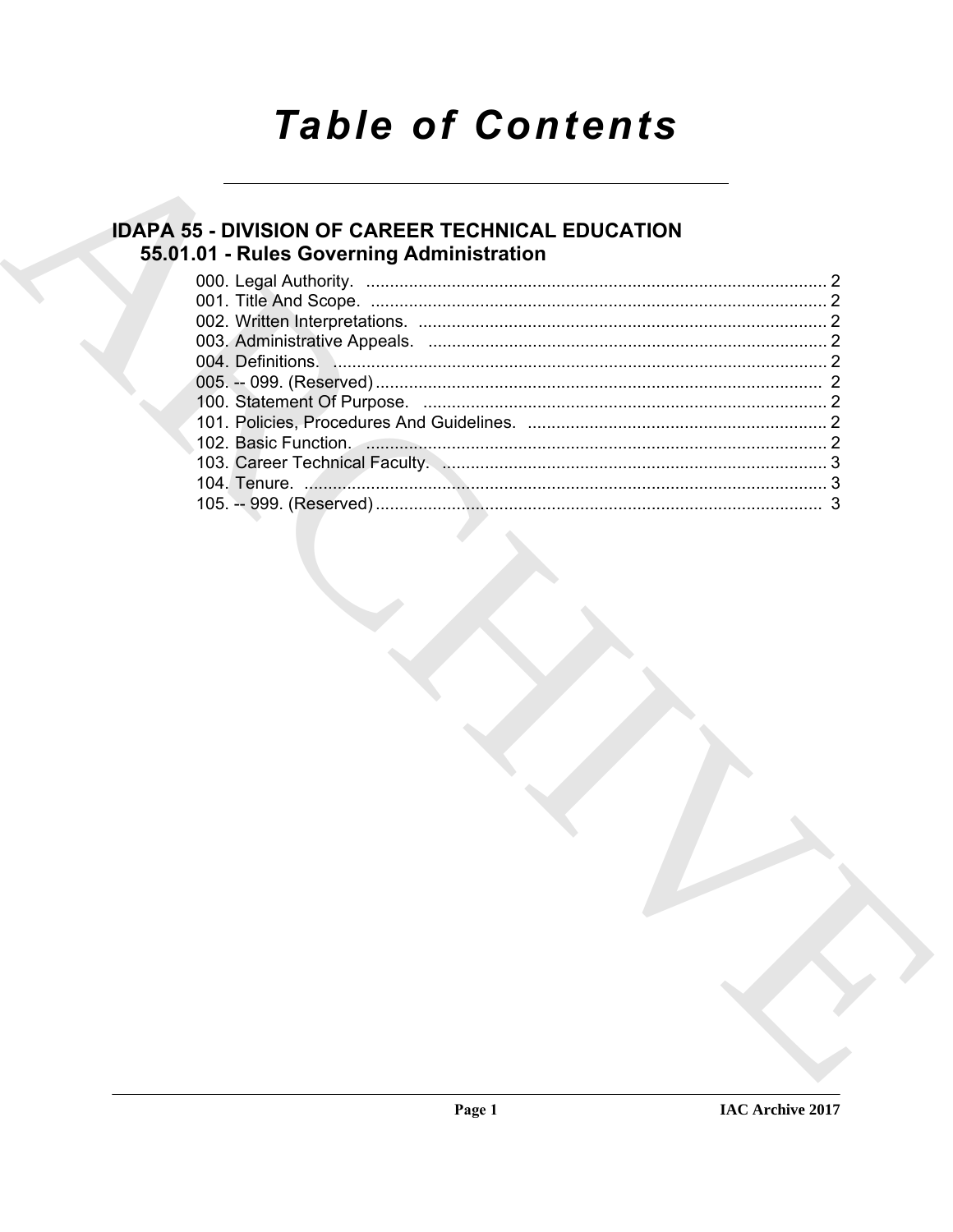#### **IDAPA 55 TITLE 01 CHAPTER 01**

## <span id="page-1-0"></span>**IDAPA 55 - DIVISION OF CAREER TECHNICAL EDUCATION**

#### **55.01.01 - RULES GOVERNING ADMINISTRATION**

#### <span id="page-1-2"></span><span id="page-1-1"></span>**000. LEGAL AUTHORITY.**

The State Board of Education is designated as the State Board for Career Technical Education and is responsible to execute the laws of the state of Idaho relative to career technical education, administer state and federal funds, and through the administrator of the State Division of Career Technical Education, coordinate all efforts in career technical education (Sections 33-2202 through 33-2212, Idaho Code). technical education (Sections 33-2202 through 33-2212, Idaho Code).

#### <span id="page-1-3"></span>**001. TITLE AND SCOPE.**

**01. Title**. These rules shall be known as the IDAPA 55.01.01, "Rules Governing Administration."  $(4-5-00)$ 

**02. Scope**. These rules serve the administration of Career Technical Education in Idaho and define the duties of the State Division of Career Technical Education. (4-5-00)

#### <span id="page-1-4"></span>**002. WRITTEN INTERPRETATIONS.**

Written interpretations of these rules, if any, are on file at the office of the State Division of Career Technical Education. (4-5-00)  $\mu$  Education.  $(4-5-00)$ 

#### <span id="page-1-5"></span>**003. ADMINISTRATIVE APPEALS.**

All appeals under these rules shall be conducted pursuant to the procedures set forth by the State Board of Career<br>Technical Education. (4-5-00) Technical Education.

#### <span id="page-1-14"></span><span id="page-1-6"></span>**004. DEFINITIONS.**

Career technical education is generally defined as secondary, postsecondary and adult courses, programs, training and services for occupations or careers that require other than a baccalaureate, master's or doctoral degree. The courses, programs, training and services include vocational, technical and applied technology education. They are delivered through the career technical delivery system of public secondary and postsecondary schools and colleges. (4-5-00)

#### <span id="page-1-7"></span>**005. -- 099. (RESERVED)**

#### <span id="page-1-16"></span><span id="page-1-8"></span>**100. STATEMENT OF PURPOSE.**

**IDAPA 55 - DIVISION OF CAREER TECHNICAL EDUCATION**<br> **EACH AT THE SACTAIT REPORT OF THE SACTAIT CONTINUES AND INTERFERENCE INTERFERENCE INTERFERENCE INTERFERENCE INTERFERENCE INTERFERENCE INTERFERENCE INTERFERENCE INTERFE** The mission of Career Technical Education is to provide Idaho's youth and adults with the technical skills, knowledge and attitudes necessary for successful performance in a globally competitive work place. The Division of Career Technical Education serves as an administrative arm of the State Board for Career Technical Education. The State Board appoints a person to serve as the state administrator. Staff are provided to assist the state administrator in conducting the functions of the Division.

#### <span id="page-1-15"></span><span id="page-1-9"></span>**101. POLICIES, PROCEDURES AND GUIDELINES.**

The State Board for Career Technical Education designates the State Division of Career Technical Education to develop, establish and disseminate policies, procedures, and guidelines for the purpose of administering career<br>technical education in the state. technical education in the state.

#### <span id="page-1-11"></span><span id="page-1-10"></span>**102. BASIC FUNCTION.**

The State Division of Career Technical Education will: (4-5-00)

- <span id="page-1-13"></span>**01. Provide Leadership**. Provide statewide leadership and coordination for career technical education. (4-5-00)
- <span id="page-1-12"></span>**02. Assist Local Educational Agencies**. Assist local educational agencies in program planning,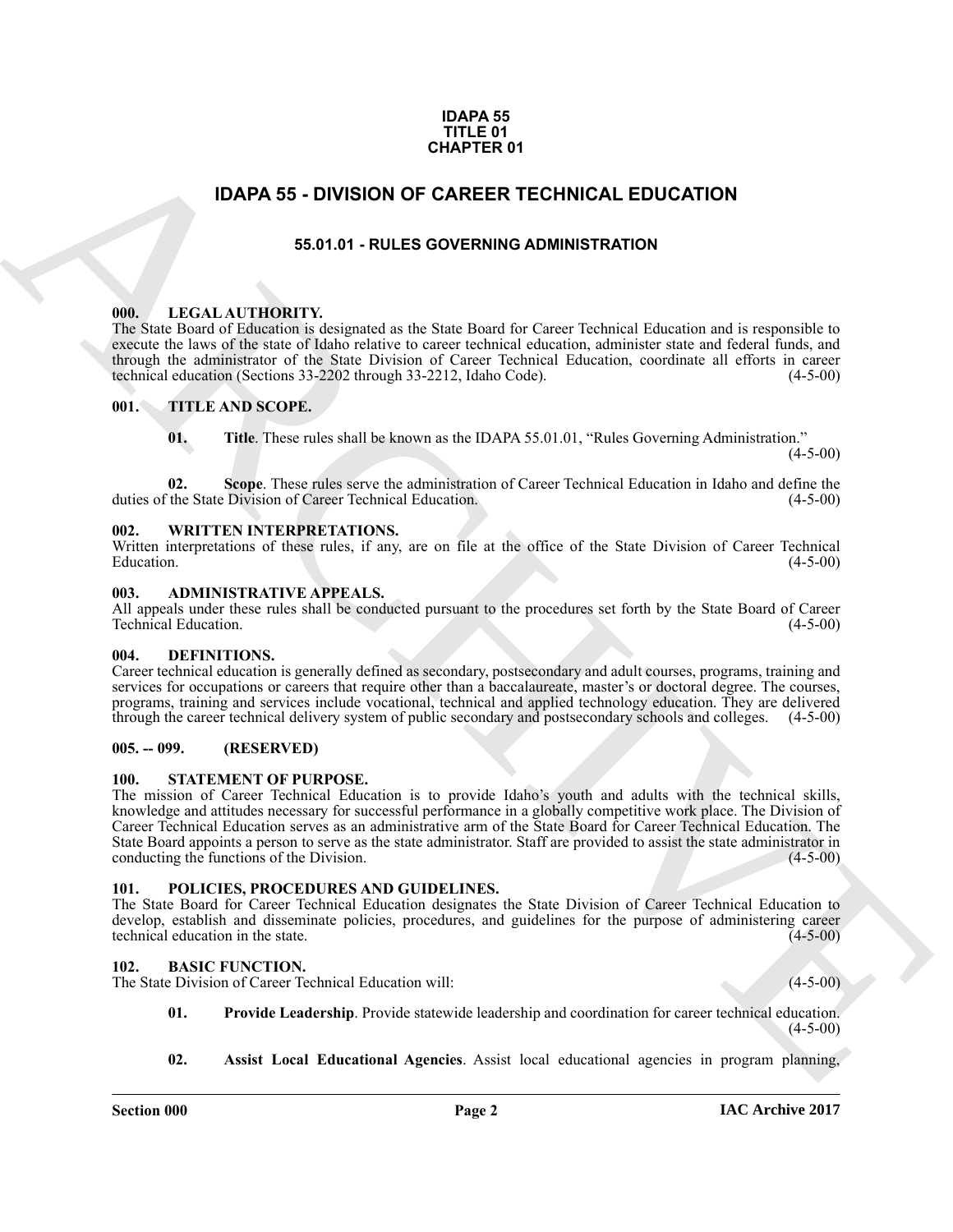<span id="page-2-10"></span><span id="page-2-9"></span><span id="page-2-8"></span><span id="page-2-7"></span>

| development, and evaluation.<br>03.<br>Promote Education. Promote the availability and accessibility of career technical education.<br>Prepare State Plans. Prepare annual and long-range state plans.<br>04.<br>05.<br><b>Prepare Budget.</b> Prepare an annual budget to present to the state board and the legislature.<br>06.<br>Provide A Finance and Accountability System. Provide a state finance and accountability system<br>for career technical education.<br>07.<br>Provide Training. Administer And Deliver Emergency Services Training.<br>08.<br>Evaluate Programs. Provide career technical education programs.<br>09.<br>Develop Programs. Initiate research, curriculum development and personnel development<br>activities.<br>Utilize and Disseminate Data. Collect, analyze, evaluate, and disseminate data and program<br>10.<br>information.<br>Administer Programs. Administer programs in accordance with state and federal legislation.<br>11.<br>Provide Support and Leadership. Provide support and leadership for career technical student<br>12.<br>organizations.<br>Liaison. Provide liaison with related agencies, officials, and organizations.<br>13.<br>103.<br><b>CAREER TECHNICAL FACULTY.</b><br>IDAPA 55.01.01, "Rules Governing Administration," and IDAPA 55.01.02, "Rules Governing Postsecondary<br>Program Reduction or Termination," shall apply to career technical faculty at all institutions. In the case of conflict<br>between IDAPA 08.01.02, "Personnel Rules of the State Board of Education," and IDAPA 55.01.01, "Rules<br>Governing Administration," or IDAPA 55.01.02, "Rules Governing Postsecondary Program Reduction or<br>Termination," IDAPA 55.01.01, "Rules Governing Administration," and IDAPA 55.01.02, "Rules Governing<br>Postsecondary Program Reduction or Termination," shall control and be given priority.<br>104.<br><b>TENURE.</b><br>Regarding tenure of career technical faculty, see the State Board of Career Technical Education Policies and<br>Procedures, Section VII, Subsection B.1, Non-Tenure Track Policy.<br>$105. - 999.$<br>(RESERVED) | <b>Division of Career Technical Education</b> | <b>Rules Governing Administration</b> |            |
|---------------------------------------------------------------------------------------------------------------------------------------------------------------------------------------------------------------------------------------------------------------------------------------------------------------------------------------------------------------------------------------------------------------------------------------------------------------------------------------------------------------------------------------------------------------------------------------------------------------------------------------------------------------------------------------------------------------------------------------------------------------------------------------------------------------------------------------------------------------------------------------------------------------------------------------------------------------------------------------------------------------------------------------------------------------------------------------------------------------------------------------------------------------------------------------------------------------------------------------------------------------------------------------------------------------------------------------------------------------------------------------------------------------------------------------------------------------------------------------------------------------------------------------------------------------------------------------------------------------------------------------------------------------------------------------------------------------------------------------------------------------------------------------------------------------------------------------------------------------------------------------------------------------------------------------------------------------------------------------------------------------------------------------------------------------------------------------------------------------------------------------|-----------------------------------------------|---------------------------------------|------------|
|                                                                                                                                                                                                                                                                                                                                                                                                                                                                                                                                                                                                                                                                                                                                                                                                                                                                                                                                                                                                                                                                                                                                                                                                                                                                                                                                                                                                                                                                                                                                                                                                                                                                                                                                                                                                                                                                                                                                                                                                                                                                                                                                       |                                               |                                       | $(4-5-00)$ |
|                                                                                                                                                                                                                                                                                                                                                                                                                                                                                                                                                                                                                                                                                                                                                                                                                                                                                                                                                                                                                                                                                                                                                                                                                                                                                                                                                                                                                                                                                                                                                                                                                                                                                                                                                                                                                                                                                                                                                                                                                                                                                                                                       |                                               |                                       | $(4-5-00)$ |
|                                                                                                                                                                                                                                                                                                                                                                                                                                                                                                                                                                                                                                                                                                                                                                                                                                                                                                                                                                                                                                                                                                                                                                                                                                                                                                                                                                                                                                                                                                                                                                                                                                                                                                                                                                                                                                                                                                                                                                                                                                                                                                                                       |                                               |                                       | $(4-5-00)$ |
|                                                                                                                                                                                                                                                                                                                                                                                                                                                                                                                                                                                                                                                                                                                                                                                                                                                                                                                                                                                                                                                                                                                                                                                                                                                                                                                                                                                                                                                                                                                                                                                                                                                                                                                                                                                                                                                                                                                                                                                                                                                                                                                                       |                                               |                                       | $(4-5-00)$ |
|                                                                                                                                                                                                                                                                                                                                                                                                                                                                                                                                                                                                                                                                                                                                                                                                                                                                                                                                                                                                                                                                                                                                                                                                                                                                                                                                                                                                                                                                                                                                                                                                                                                                                                                                                                                                                                                                                                                                                                                                                                                                                                                                       |                                               |                                       | $(4-5-00)$ |
|                                                                                                                                                                                                                                                                                                                                                                                                                                                                                                                                                                                                                                                                                                                                                                                                                                                                                                                                                                                                                                                                                                                                                                                                                                                                                                                                                                                                                                                                                                                                                                                                                                                                                                                                                                                                                                                                                                                                                                                                                                                                                                                                       |                                               |                                       | $(4-5-00)$ |
|                                                                                                                                                                                                                                                                                                                                                                                                                                                                                                                                                                                                                                                                                                                                                                                                                                                                                                                                                                                                                                                                                                                                                                                                                                                                                                                                                                                                                                                                                                                                                                                                                                                                                                                                                                                                                                                                                                                                                                                                                                                                                                                                       |                                               |                                       | $(4-5-00)$ |
|                                                                                                                                                                                                                                                                                                                                                                                                                                                                                                                                                                                                                                                                                                                                                                                                                                                                                                                                                                                                                                                                                                                                                                                                                                                                                                                                                                                                                                                                                                                                                                                                                                                                                                                                                                                                                                                                                                                                                                                                                                                                                                                                       |                                               |                                       | $(4-5-00)$ |
|                                                                                                                                                                                                                                                                                                                                                                                                                                                                                                                                                                                                                                                                                                                                                                                                                                                                                                                                                                                                                                                                                                                                                                                                                                                                                                                                                                                                                                                                                                                                                                                                                                                                                                                                                                                                                                                                                                                                                                                                                                                                                                                                       |                                               |                                       | $(4-5-00)$ |
|                                                                                                                                                                                                                                                                                                                                                                                                                                                                                                                                                                                                                                                                                                                                                                                                                                                                                                                                                                                                                                                                                                                                                                                                                                                                                                                                                                                                                                                                                                                                                                                                                                                                                                                                                                                                                                                                                                                                                                                                                                                                                                                                       |                                               |                                       | $(4-5-00)$ |
|                                                                                                                                                                                                                                                                                                                                                                                                                                                                                                                                                                                                                                                                                                                                                                                                                                                                                                                                                                                                                                                                                                                                                                                                                                                                                                                                                                                                                                                                                                                                                                                                                                                                                                                                                                                                                                                                                                                                                                                                                                                                                                                                       |                                               |                                       | $(4-5-00)$ |
|                                                                                                                                                                                                                                                                                                                                                                                                                                                                                                                                                                                                                                                                                                                                                                                                                                                                                                                                                                                                                                                                                                                                                                                                                                                                                                                                                                                                                                                                                                                                                                                                                                                                                                                                                                                                                                                                                                                                                                                                                                                                                                                                       |                                               |                                       | $(4-5-00)$ |
|                                                                                                                                                                                                                                                                                                                                                                                                                                                                                                                                                                                                                                                                                                                                                                                                                                                                                                                                                                                                                                                                                                                                                                                                                                                                                                                                                                                                                                                                                                                                                                                                                                                                                                                                                                                                                                                                                                                                                                                                                                                                                                                                       |                                               |                                       | $(4-5-00)$ |
|                                                                                                                                                                                                                                                                                                                                                                                                                                                                                                                                                                                                                                                                                                                                                                                                                                                                                                                                                                                                                                                                                                                                                                                                                                                                                                                                                                                                                                                                                                                                                                                                                                                                                                                                                                                                                                                                                                                                                                                                                                                                                                                                       |                                               |                                       | $(4-5-00)$ |
|                                                                                                                                                                                                                                                                                                                                                                                                                                                                                                                                                                                                                                                                                                                                                                                                                                                                                                                                                                                                                                                                                                                                                                                                                                                                                                                                                                                                                                                                                                                                                                                                                                                                                                                                                                                                                                                                                                                                                                                                                                                                                                                                       |                                               |                                       |            |
|                                                                                                                                                                                                                                                                                                                                                                                                                                                                                                                                                                                                                                                                                                                                                                                                                                                                                                                                                                                                                                                                                                                                                                                                                                                                                                                                                                                                                                                                                                                                                                                                                                                                                                                                                                                                                                                                                                                                                                                                                                                                                                                                       |                                               |                                       |            |
|                                                                                                                                                                                                                                                                                                                                                                                                                                                                                                                                                                                                                                                                                                                                                                                                                                                                                                                                                                                                                                                                                                                                                                                                                                                                                                                                                                                                                                                                                                                                                                                                                                                                                                                                                                                                                                                                                                                                                                                                                                                                                                                                       |                                               |                                       |            |
|                                                                                                                                                                                                                                                                                                                                                                                                                                                                                                                                                                                                                                                                                                                                                                                                                                                                                                                                                                                                                                                                                                                                                                                                                                                                                                                                                                                                                                                                                                                                                                                                                                                                                                                                                                                                                                                                                                                                                                                                                                                                                                                                       |                                               |                                       |            |
|                                                                                                                                                                                                                                                                                                                                                                                                                                                                                                                                                                                                                                                                                                                                                                                                                                                                                                                                                                                                                                                                                                                                                                                                                                                                                                                                                                                                                                                                                                                                                                                                                                                                                                                                                                                                                                                                                                                                                                                                                                                                                                                                       |                                               |                                       |            |
|                                                                                                                                                                                                                                                                                                                                                                                                                                                                                                                                                                                                                                                                                                                                                                                                                                                                                                                                                                                                                                                                                                                                                                                                                                                                                                                                                                                                                                                                                                                                                                                                                                                                                                                                                                                                                                                                                                                                                                                                                                                                                                                                       |                                               |                                       |            |
|                                                                                                                                                                                                                                                                                                                                                                                                                                                                                                                                                                                                                                                                                                                                                                                                                                                                                                                                                                                                                                                                                                                                                                                                                                                                                                                                                                                                                                                                                                                                                                                                                                                                                                                                                                                                                                                                                                                                                                                                                                                                                                                                       |                                               |                                       |            |

#### <span id="page-2-14"></span><span id="page-2-13"></span><span id="page-2-12"></span><span id="page-2-11"></span><span id="page-2-6"></span><span id="page-2-5"></span><span id="page-2-4"></span><span id="page-2-3"></span><span id="page-2-0"></span>**103. CAREER TECHNICAL FACULTY.**

#### <span id="page-2-15"></span><span id="page-2-1"></span>**104. TENURE.**

### <span id="page-2-2"></span>**105. -- 999. (RESERVED)**